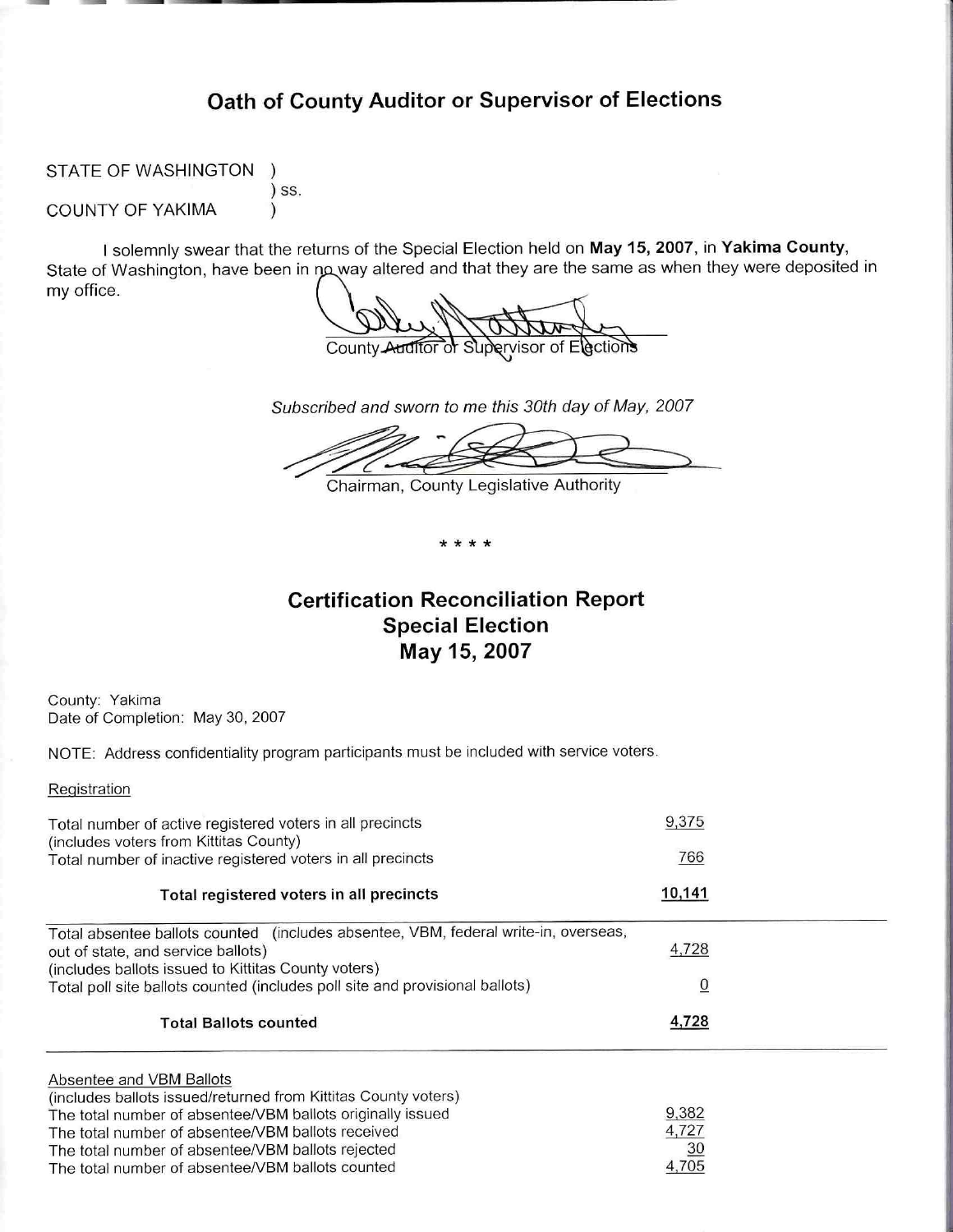## Federal Write-In Ballots

The total number of federal write-in ballots counted

## Out-of-State, Overseas, and Service Voters

| The total number of out-of-state, overseas, and service voters' ballots issued   | 63             |
|----------------------------------------------------------------------------------|----------------|
| The total number of out-of-state, overseas, and service voters' ballots received | 23             |
| The total number of out-of-state, overseas, and service voters' ballots rejected | $\overline{0}$ |
| The total number of out-of-state, overseas, and service voters' ballots counted  | 23             |

### **Provisional Ballots**

| The total number of provisional ballots issued (by this county)                       |  |
|---------------------------------------------------------------------------------------|--|
| The total number of provisional ballots rejected (includes sending to other counties) |  |
| The total number of provisional ballots received from other counties                  |  |
| The total number of provisional ballots counted                                       |  |

# **Certification of the Canvassing Board**

**STATE OF WASHINGTON**  $\lambda$ ) SS. **COUNTY OF YAKIMA**  $\mathcal{E}$ 

The undersigned officers designated by law as constituting the Canvassing Board for the County of Yakima, State of Washington, hereby certify that this is a full, true and correct copy of the Abstract of Votes including the cumulative results, precinct results, and a reconciliation report of votes cast at the Special Election held on May 15, 2007, in Yakima County, State of Washington, and that the following are the true and reconciled numbers of voters and votes counted.

Witness our hands and official seal this 30th day of May, 2007.

County Auditor or Supervisor & Elections

 $\mathbf{0}$ 

Chairman, County Legislative Authority

County Prosecuting Attorney

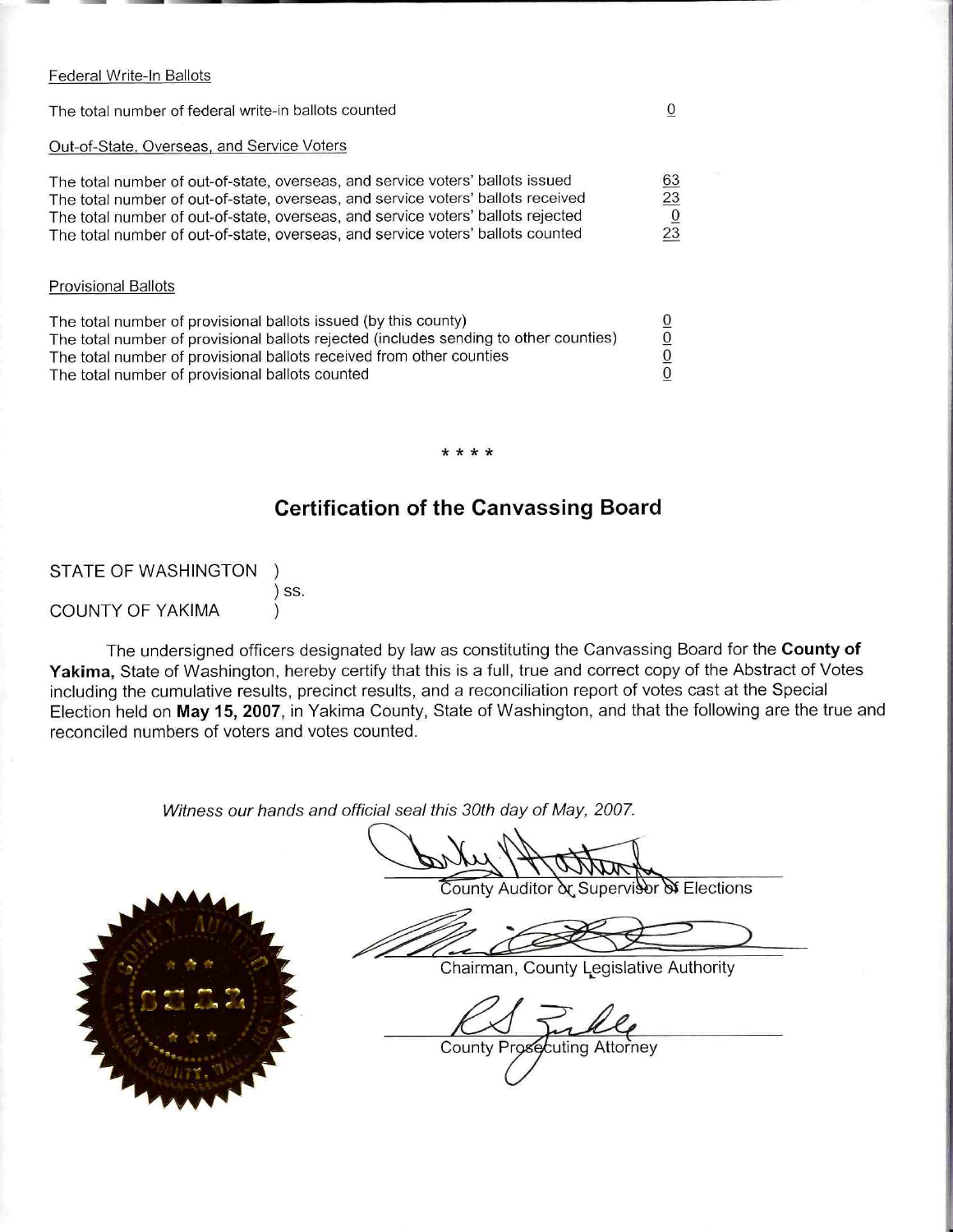## 30 DAY RECONCILIATION REPORT SPEICAL ELECTION May 15, 2007

| Total number of registered voters in all precincts                                          | 9,375       |
|---------------------------------------------------------------------------------------------|-------------|
|                                                                                             |             |
| Total number of absentee voters credited<br>Total number of Kittitas County voters credited | 4,696<br>18 |
| Total number of DAS voters credited                                                         | 0           |
| Total number of provisional voters credited                                                 | 0           |
| Total number of federal write-in voters credited                                            | 0           |
| Total number of UOCAVA voters credited<br>(includes ACP Voter)                              | 14          |
| Total number of voters credited even though the<br>ballot was late and not counted          | O           |
| Total number of voters credited                                                             | 4.72        |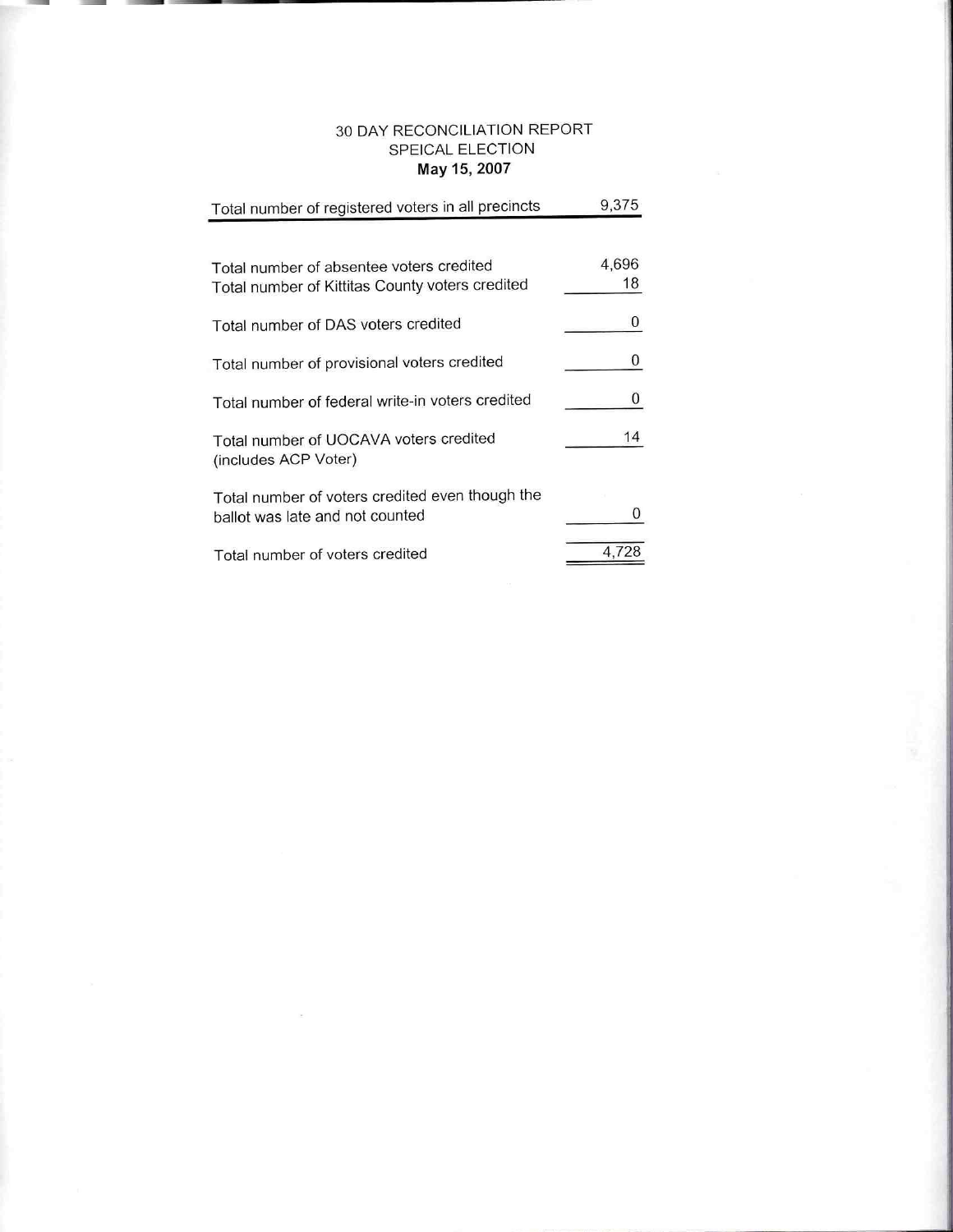## **Cumulative Report — Official SPECIAL ELECTION — OFFICIAL BALLOT — May 15, 2007**

**Page 1 of 1**

**05/30/2007 12:16 PM**

**Precincts Reporting 0 of 22 = 0.00%**

| Total Number of Voters: $4,728$ of $9,374 = 50.44\%$ |                     |             |                           |             |          |       |              | <b>Precincts Reporting 0 of</b> |
|------------------------------------------------------|---------------------|-------------|---------------------------|-------------|----------|-------|--------------|---------------------------------|
| Party                                                | Candidate           |             | <b>Total Ballots Cast</b> | <b>NA</b>   |          |       | Total        |                                 |
| Selah School District No. 119, Vote For 1            |                     |             |                           |             |          |       |              |                                 |
| <b>APPROVED</b>                                      |                     | 2,605       | 55.16%                    | $\mathbf 0$ | $0.00\%$ |       | 2,605 55.16% |                                 |
| <b>REJECTED</b>                                      |                     | 2,118       | 44.84%                    | $\mathbf 0$ | $0.00\%$ |       | 2.118 44.84% |                                 |
|                                                      | <b>Cast Votes:</b>  | 4,723       | 99.89%                    | 0           | $0.00\%$ | 4,723 | 99.89%       |                                 |
|                                                      | <b>Over Votes:</b>  | $\mathbf 0$ | $0.00\%$                  | 0           | $0.00\%$ | 0     | 0.00%        |                                 |
|                                                      | <b>Under Votes:</b> | 5           | 0.11%                     | 0           | $0.00\%$ | 5     | 0.11%        |                                 |